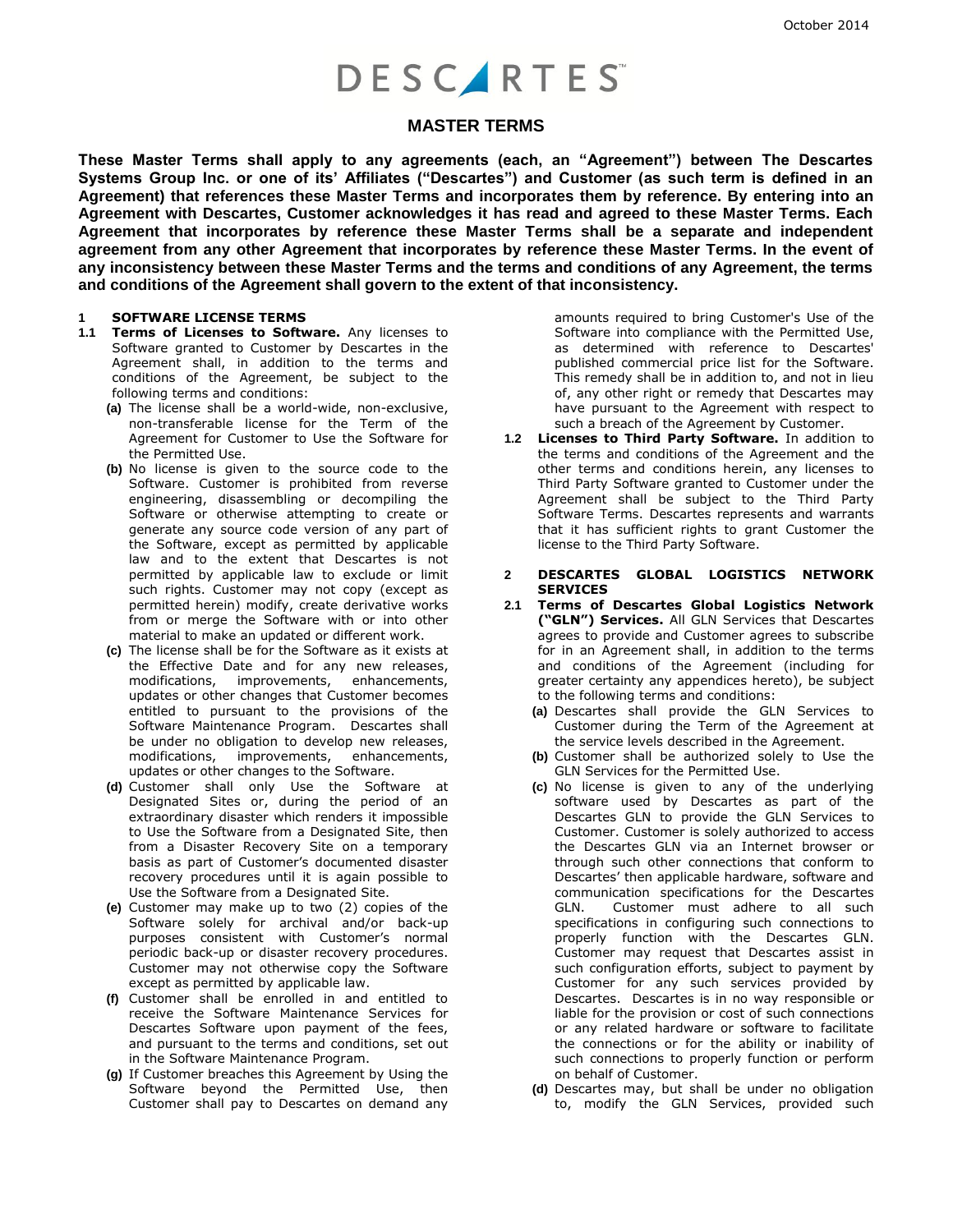October 2014

modification does not have a material adverse effect on the scope and nature of the GLN Services as of the Effective Date.

#### **3 PERMITTED USERS**

**3.1 Permitted Users of Software and GLN Services.** The Agreement shall identify those Permitted Users who are authorized to Use the Software or GLN Services. Customer agrees that it is responsible for all Permitted Users who Use the Software or GLN Services. Accordingly, the terms, conditions, restrictions and obligations of the Agreement (excluding Customer's payment obligation to Descartes) shall be construed to also apply to all Permitted Users, and Customer shall be liable for any breach of the Agreement by a Permitted User.

## **4 SERVICES**

**4.1 Professional Services.** Descartes shall perform all Professional Services that Descartes agrees to provide in an Agreement for the fees specified therein and in a professional and workmanlike manner by personnel having a level of skill commensurate with their responsibilities.

#### **5 HARDWARE**

- **5.1 Delivery of Hardware.** Any Hardware purchased or rented by Customer pursuant to an Agreement is delivered by Descartes EXW (Incoterms 2010), Descartes' depot facility or such alternate location as expressly identified in the Agreement. Risk of loss or damage, but not title, in the Hardware passes to Customer on Descartes' EXW (Incoterms 2010) delivery. Should Customer request delivery to a specific location, Descartes may select the method of carriage and it will contract for carriage and/or insurance of the Hardware in transit as agent for the Customer. The Customer will reimburse Descartes for all reasonable expenses (including without limitation those incurred for carriage and insurance) incurred by Descartes in such delivery. Descartes will make commercially reasonable efforts to ensure that delivery is completed by any estimated dates but will not be liable for any loss or damage for its failure to do so. Descartes may effect delivery in one or more installments..
- **5.2 Software Embedded in or Provided with Hardware.** To the extent that there is any Software embedded in or provided with the Hardware, the Software shall not be considered part of the Hardware and shall instead be subject to the software license terms of the Agreement.
- **5.3 Title to Hardware.** Title to any Hardware purchased by Customer pursuant to an Agreement will pass to Customer (i) when Descartes receives in full cleared funds all sums due and payable to Descartes in respect of the Hardware; or where expressly indicated in the Agreement (ii) at such time as expressly indicated in the Agreement. Until title to such Hardware has passed to the Customer, or where the Hardware is rented by Customer pursuant to an Agreement, the Customer will hold the Hardware on a fiduciary basis as Descartes' bailee. Customer's right to possession of the Hardware will terminate immediately if there is an Insolvency Event and Customer will immediately return the Hardware to Descartes at Customer's risk and cost.
- **5.4 Security Interest.** Descartes reserves, until full payment has been received, a purchase money

security interest in the Hardware. Customer agrees to execute any document appropriate or necessary to perfect the security interest of Descartes, or in the alternative, Descartes may file this Agreement as a financing statement and/or chattel mortgage.

- **5.5 Return Hardware.** Descartes will accept return of Hardware only if a Return Hardware Authorization has been duly completed by Customer and approved by Descartes. Descartes accepts no returns of any Hardware specifically manufactured for Customer. Hardware returned to Descartes without a Return Hardware Authorization will be returned at Customer's expense.
- **5.6 Limited Hardware Warranty.** The Hardware is sold with a limited term warranty as specified in the Agreement, commencing from the date the Hardware is available for EXW (Incoterms 2010),delivery, against defects or malfunction in normal use for which the Hardware was intended. Descartes warrants that the Hardware conforms to the published specifications for the Hardware and that it is free of defects in materials or workmanship. In the event of a claim for warranty service, Customer shall advise Descartes of the warranty claim with a written description of the problem and the serial number of the Hardware and shall return the Hardware, at the Customer's expense, to the address specified by Descartes for repair or replacement. This warranty shall be void if it is determined that the Hardware has been subject to abuse, used in an environment beyond the manufacturer specifications, or if the defect or malfunction is due to incorrect installation by Customer. Descartes' entire liability for the Hardware and the Customer's sole and exclusive remedy in connection with this warranty shall be at Descartes discretion to either (i) repair, or (ii) replace the Hardware in accordance with the foregoing, or, (iii) if Descartes determines that neither repair or replacement is economically viable, then a refund of the purchase price less deduction for fair wear and tear by means of depreciation of the original Hardware purchase price depreciated on a straight line basis over a 36 month period from original date of purchase.

#### **6 FEES AND PAYMENT**

- **6.1 Fees.** The following terms and conditions shall apply in respect of payment of Fees by Customer:
	- **(a)** Customer shall pay Descartes the Fees in the amounts and on such terms as set out in the Agreement.
	- **(b)** Unless otherwise expressly provided in the Agreement, all Fees are expressed in United States Dollars (\$USD).
	- **(c)** At Descartes' option, Descartes may assess a late payment fee equal to one and one half per cent (1.5%) of the unpaid amount for each succeeding thirty (30) day period or portion thereof in which Descartes has not received payment from Customer of Fees when due.
	- **(d)** Customer shall promptly and carefully review statements and invoices provided or made available by Descartes to Customer reflecting transaction activity. If Customer believes any adjustments are needed with respect to any amounts due to Descartes, or if Customer has any other questions or concerns regarding any statement or report provided by Descartes,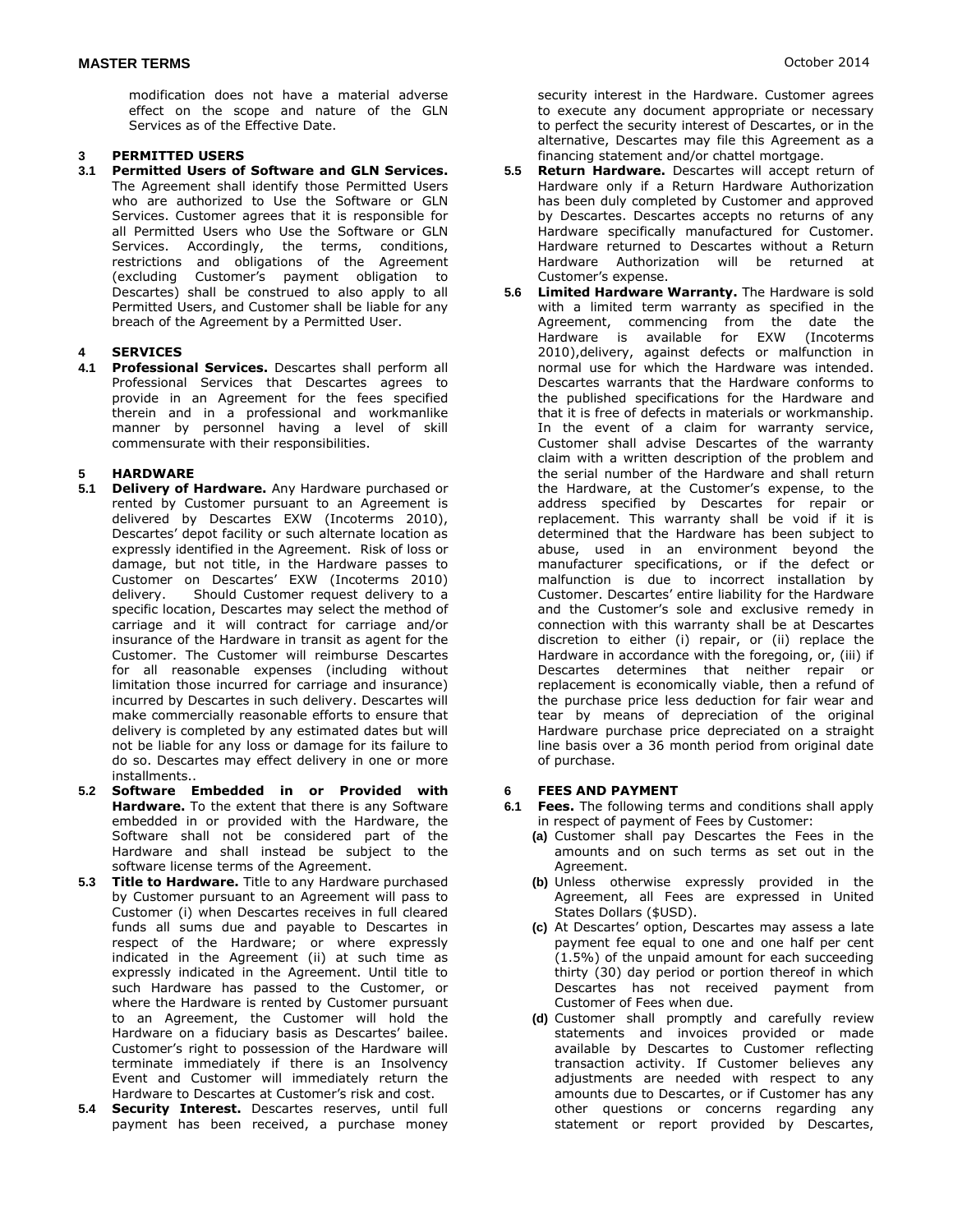Customer must so notify Descartes in writing within ninety (90) days after such invoice or report is received. If Customer fails to notify Descartes within such time frame, Descartes will not be required to investigate the matter or effect any related adjustment, absent any willful misconduct by Descartes. If Customer notifies Descartes after such time period, Descartes may, in its sole discretion and at Customer's cost, investigate the matter addressed in Customer's notice, but Descartes will not have any liability to effect any related adjustment absent any willful misconduct by Descartes.

- **(e)** At Descartes' option, Descartes may suspend provision of any Services if Descartes has not received payment of Fees from Customer when due.
- **(f)** A failure by Customer to pay Fees when due shall be deemed to be a material breach of the Agreement.
- **(g)** All Fees payable to Descartes are exclusive of any taxes, assessments or duties that may be assessed upon the Software, Services, Hardware or any licenses under the Agreement, including, without limitation, sales, use, excise, value added, personal property, electronic/internet commerce, export, import and withholding taxes, but not including taxes based upon Descartes' income. Customer shall directly pay any such taxes assessed against it, including without limitation all taxes that arise out of transactions completed by Customer using the Software. Customer shall promptly reimburse Descartes for any such taxes payable or collectable by Descartes. If any tax in the nature of withholding tax is payable on any sums payable to Descartes under this Agreement, Customer shall pay Descartes such amount as is necessary to ensure that the net amount received by Descartes after such withholding shall be equal to the amount originally due.
- **6.2 Collection Expenses.** Customer agrees to reimburse Descartes for any and all collection related expenses incurred by Descartes in the collection of any amounts owed to Descartes pursuant to the Agreement.

# **7 OWNERSHIP OF INTELLECTUAL PROPERTY**

**Ownership.** Descartes and its licensors shall have and retain all right, title and interest, including any copyrights, patents, trade secrets, moral rights and other Intellectual Property Rights in and to any Software licensed under an Agreement, and any software, documentation, processes or methodology produced or used by Descartes in the performance of Services pursuant to the Agreement, including, without limitation, any modifications, enhancements, changes or additions to the Software. To the extent of any interest of Customer therein (including, to the extent that any Services performed by Descartes may constitute a "work made for hire"), Customer irrevocably agrees to assign and, upon its creation, automatically assigns to Descartes the ownership of such Intellectual Property Rights absolutely and without the necessity of any additional consideration. Customer agrees to do and perform such other acts and things and to execute and file such other agreements, documents, certificates or instruments as may be considered necessary or advisable by Descartes in order to carry out the intent of this

provision and should Customer be unable or unwilling to do so, Customer irrevocably appoints Descartes and its duly authorized officers as Customer's agent and attorney to do all such acts and things and to execute and file all such aforementioned documents.

- **7.2 License to Created Works.** To the extent that any software, process, methodology or documentation is created or produced in connection with the performance of Professional Services relating to Software, then upon payment by Customer to Descartes of all amounts owing in respect of performance of those Professional Services, Customer shall be automatically granted a license under the Agreement to such software, process, methodology or documentation subject to any restrictions on use of the Software that are set out in the Agreement under which the Software was originally licensed to Customer.
- **7.3 No Pledge.** Customer shall not pledge the Software as collateral or otherwise, and shall not encumber the Software with any lien or security interest other than that of Descartes.
- **7.4 No Sale.** Notwithstanding any use of the terms "sale" or "purchase" herein, in the Agreement or in any Documentation, Customer acknowledges that Descartes solely licenses the Software to Customer and that there is no transfer of ownership to Customer of such Software or any underlying Intellectual Property Rights therein.

#### **8 INDEMNIFICATION**

**8.1 Descartes Indemnification.** Subject to the Indemnification Procedure, Descartes shall defend Customer, at Descartes' expense, from and against any claim brought by a third party alleging that any Descartes Software licensed to Customer or any GLN Services provided by Descartes to Customer under the Agreement infringe any (i) European Union, United States or Canadian patent issued as of the Effective Date, (ii) European Union, United States or Canadian trademark issued as of the Effective Date, (iii) copyright, or (iv) trade secret, and shall indemnify Customer against all damages and costs assessed against Customer that are payable as part of a final judgment or settlement. Should the Descartes Software licensed to Customer or the GLN Services provided by Descartes to Customer under the Agreement become, or in Descartes' opinion be likely to become, the subject of a claim of infringement, Descartes may, at its sole option and/or election use reasonable commercial efforts to (a) obtain for Customer the right to continue using the Descartes Software or GLN Services pursuant to the terms and conditions of the Agreement, (b) replace or modify the Descartes Software or GLN Services so that they become non-infringing but functionally equivalent or (c) where either (a) or (b) are not practicable, terminate the Agreement. The indemnification obligation shall not apply to any claim arising out of (i) the combination of the Descartes Software or GLN Services with other products not claimed to be owned, developed or deployed by or on behalf of Descartes, (ii) the modification of the Descartes Software or GLN Services, or any part thereof, unless such modification was made by or for Descartes, (iii) unauthorized use of the Descartes Software or GLN Services, or (iv) any infringement caused by any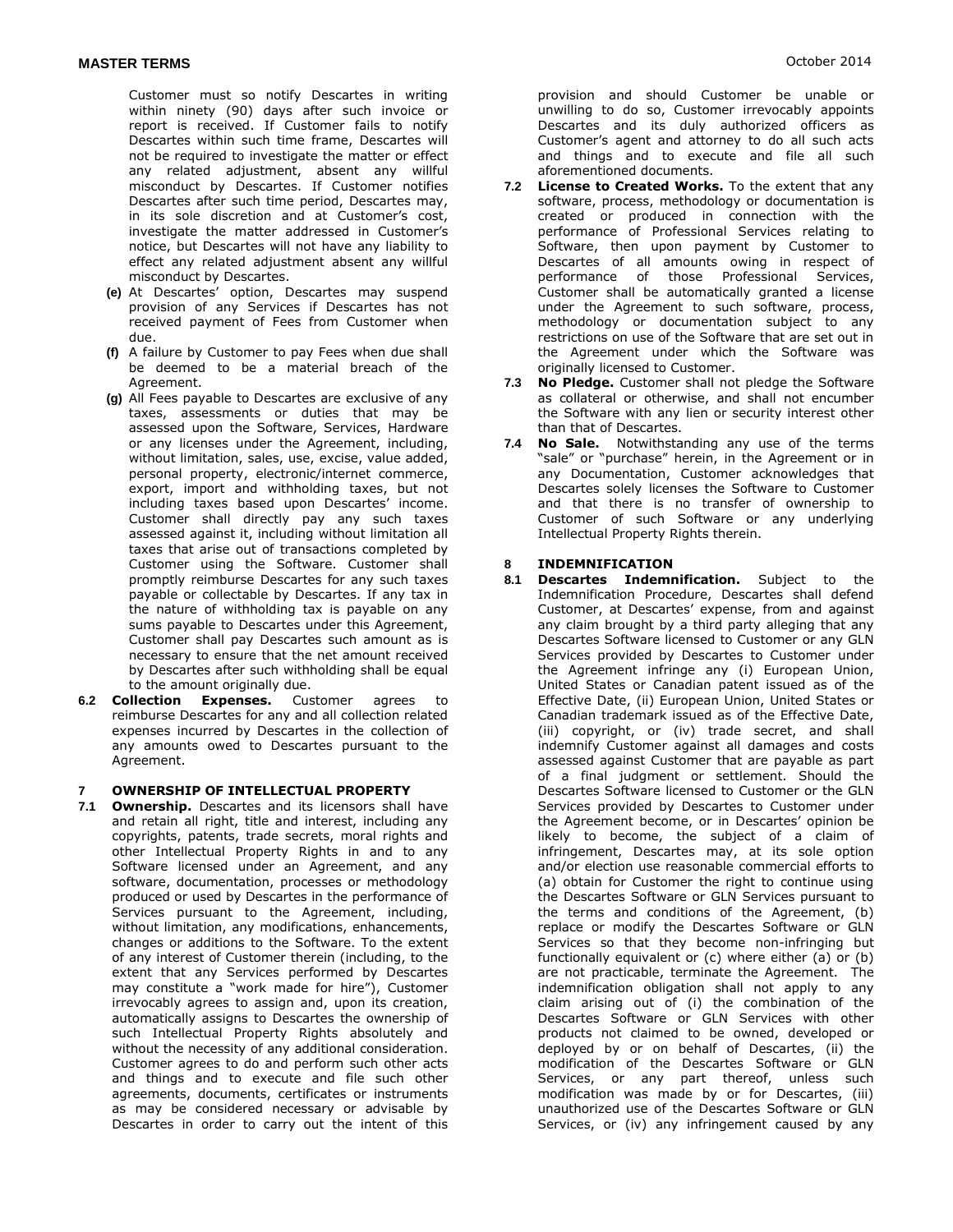action of Customer. THIS INDEMNIFICATION PROVISION STATES THE SOLE, EXCLUSIVE, AND ENTIRE LIABILITY OF DESCARTES, AND ITS LICENSORS TO CUSTOMER AND CUSTOMER'S SOLE REMEDY WITH RESPECT TO THE INFRINGEMENT OF THIRD PARTY INTELLECTUAL PROPERTY RIGHTS.

**8.2 Customer Indemnification.** Subject to the Indemnification Procedure, Customer shall defend, indemnify and hold Descartes and Descartes' officers, directors, employees, agents and shareholders harmless against any liability, damages, costs and expenses (including, without limitation, reasonable attorneys' fees) from any third party claims brought against Descartes arising out of (i) Use of the Software, Hardware or GLN Services by Customer or a Permitted User, (ii) misuse of Passcodes or distribution of Passcodes by Customer to anyone other than Permitted Users, (iii) any contract concluded by Customer using the Software or GLN Services, or (iv) any Services provided by Descartes to Customer; provided that this indemnification shall not apply in respect of those matters for which Descartes may have an indemnification obligation under the Agreement.

#### **9 DISCLAIMER OF WARRANTIES**

- **9.1 DISCLAIMER.** EXCEPT AS EXPRESSLY PROVIDED IN THE AGREEMENT, DESCARTES AND DESCARTES LICENSORS MAKE NO REPRESENTATIONS, WARRANTIES OR CONDITIONS OF ANY KIND, EXPRESS OR IMPLIED, WITH RESPECT TO ANY HARDWARE, SOFTWARE OR SERVICES THAT MAY BE DELIVERED AS PART OF THE AGREEMENT OR OTHERWISE, AND, TO THE EXTENT PERMITTED BY APPLICABLE LAW, DESCARTES SPECIFICALLY DISCLAIMS ANY COLLATERAL WARRANTIES AND ANY IMPLIED WARRANTIES OR CONDITIONS OF MERCHANTABILITY, FITNESS FOR A PARTICULAR PURPOSE, TITLE AND NON-INFRINGEMENT. WITHOUT LIMITING THE GENERALITY OF THE FOREGOING, DESCARTES DOES NOT REPRESENT OR WARRANT THAT THE HARDWARE, SOFTWARE OR GLN SERVICES WILL OPERATE UNINTERRUPTED OR THAT THEY WILL BE FREE FROM DEFECTS OR ERRORS OR THAT THE HARDWARE, SOFTWARE OR SERVICES ARE DESIGNED TO MEET CUSTOMER'S BUSINESS REQUIREMENTS.
- **9.2 GLN Services and Data Providers.** Some GLN Services are designed to use specific data and information from Data Providers. Descartes has no contractual relationship with the Data Providers regarding Customer's use of the GLN Services. Accordingly, Customer shall be solely responsible to obligate the Data Providers to (i) provide such data and information to Descartes, either directly or indirectly via a third party; (ii) provide Descartes with all applicable rights necessary for Descartes to perform its obligations under the Agreement, including, without limitation, rights to such data and information; and (iii) to maintain, verify and update such data and information (or to cause the Data Providers to do so), including without limitation the truth, accuracy, recency and completeness of such data and information. Customer shall also be solely responsible to (i) obtain the necessary license and access rights on behalf of Descartes to allow the Descartes GLN to send information and data to the Data Providers on behalf of Customer; and (ii) verify and ensure that Data Provider's computer systems

and networks are compatible with the Descartes GLN to allow the Descartes GLN to send information and data to Data Providers on behalf of Customer. Descartes is in no way obligated to make any information or data from any Data Provider available through the GLN Services or to provide any information or data from the Descartes GLN to any Data Provider unless and until the applicable Data Provider complies with Descartes' requirements for the provision of such information or data to Descartes (or receipt of such information or data from Descartes, as the case may be), including without limitation any file formatting, data array, security or other requirements.

#### **10 LIMITATION OF LIABILITY**

- **10.1 AGGREGATE LIABILITY.** CUSTOMER AGREES THAT, TO THE EXTENT PERMITTED BY APPLICABLE LAW, ANY LIABILITY ON THE PART OF DESCARTES UNDER AN AGREEMENT (INCLUDING FOR BREACH OF ANY PROVISION OF THE AGREEMENT, FUNDAMENTAL BREACH OR ANY OTHER BREACH GIVING RISE TO LIABILITY OR ARISING OUT OF OR RELATED TO THE AGREEMENT, HARDWARE, SOFTWARE OR SERVICES IN ANY OTHER WAY), FOR ANY CAUSE OF ACTION WHATSOEVER AND REGARDLESS OF THE FORM OF ACTION (INCLUDING BREACH OF CONTRACT, TORT OR ANY OTHER LEGAL OR EQUITABLE THEORY), SHALL BE LIMITED TO CUSTOMER'S ACTUAL DIRECT DAMAGES IN AN AMOUNT NOT TO EXCEED THE TOTAL FEES PAID TO DESCARTES BY CUSTOMER IN THE TWELVE (12) MONTH PERIOD IMMEDIATELY PRECEDING THE DATE OF THE CLAIM.
- **10.2 CONSEQUENTIAL DAMAGES.** TO THE EXTENT PERMITTED BY APPLICABLE LAW, UNDER NO CIRCUMSTANCES SHALL DESCARTES OR ITS LICENSORS OR SUPPLIERS BE LIABLE TO CUSTOMER OR ITS LICENSORS OR ANY OTHER PERSON, FIRM, CORPORATION OR ENTITY FOR SPECIAL, INCIDENTAL, EXEMPLARY, PUNITIVE, MULTIPLE, CONSEQUENTIAL, OR INDIRECT DAMAGES, INCLUDING, WITHOUT LIMITATION, DAMAGES FOR LOSS OF GOODWILL OR BUSINESS PROFITS, LOSS OF REVENUE, WORK STOPPAGE, DATA LOSS OR COMPUTER MALFUNCTION, OR ANY DAMAGES IN THE NATURE OF LOST OPPORTUNITY COSTS OR COSTS FOR PROCUREMENT OF AN ALTERNATIVE TO THE HARDWARE, SOFTWARE OR SERVICES PROVIDED UNDER THE AGREEMENT, WHETHER SUCH DAMAGES ARE ALLEGED IN TORT, CONTRACT OR OTHERWISE, EVEN IF DESCARTES HAS BEEN ADVISED OF THE POSSIBILITY OF SUCH DAMAGES. CUSTOMER AGREES THAT IN NO EVENT WILL DESCARTES' DIRECTORS, OFFICERS, EMPLOYEES OR SHAREHOLDERS BE LIABLE FOR ANY DAMAGES, INCLUDING DIRECT, INCIDENTAL, ORDINARY, PUNITIVE, EXEMPLARY, INDIRECT, SPECIAL, CONSEQUENTIAL OR ANY OTHER DAMAGES ARISING OUT OF THE AGREEMENT. DESCARTES SHALL NOT HAVE ANY LIABILITY REGARDING DELIVERY OR FAILURE OF DELIVERY OF ANY PACKAGE OR FREIGHT, EITHER BY OR TO CUSTOMER, OR IN RESPECT OF DELIVERIES FACILITATED BY CUSTOMER, REGARDLESS OF THE CAUSE OF SUCH LOSS OR DAMAGE.
- **10.3 EXCLUSION FROM LIMITATION OF LIABILITY.** NOTWITHSTANDING THE FOREGOING, NOTHING CONTAINED IN THE AGREEMENT SHALL LIMIT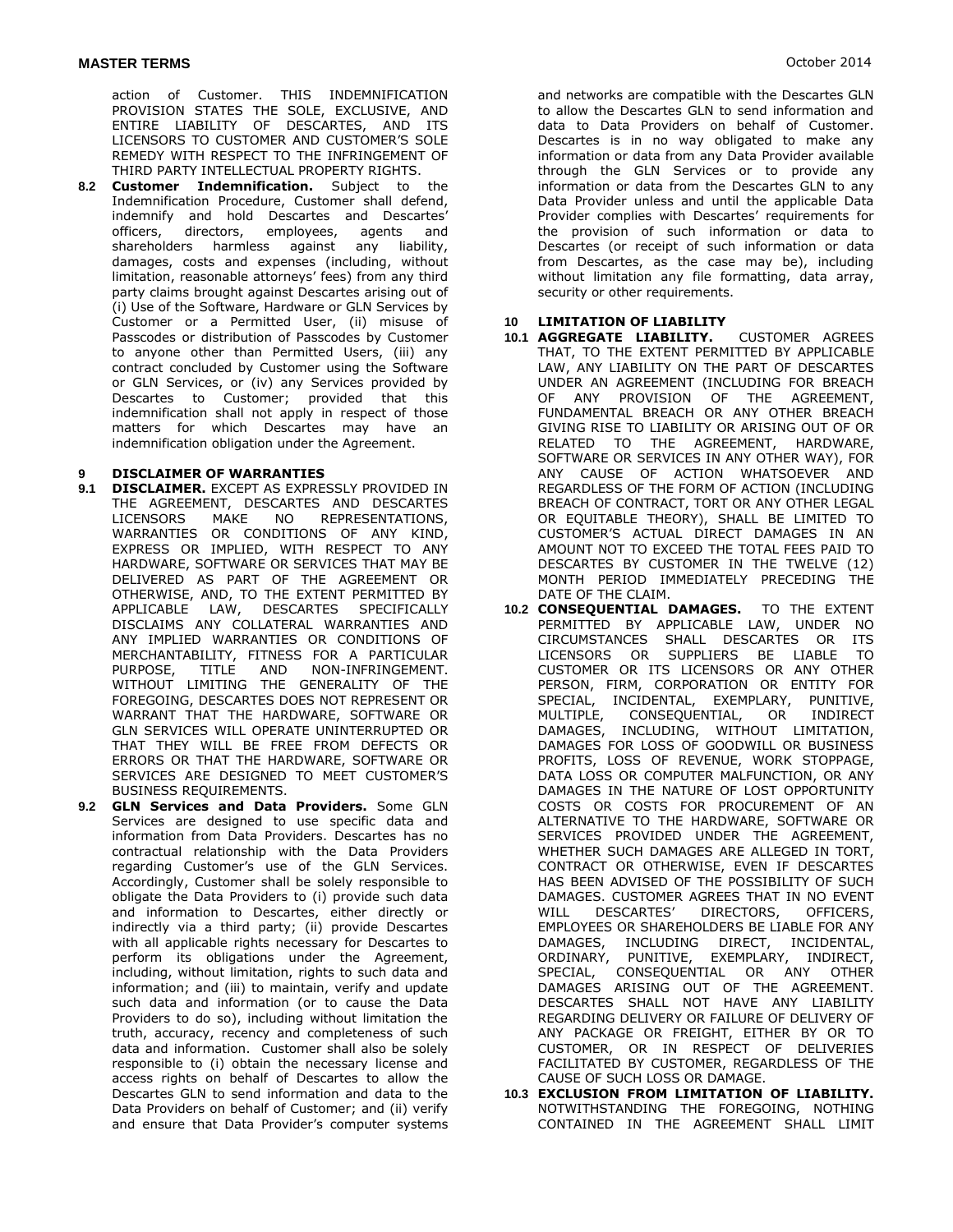DESCARTES' LIABILITY FOR DAMAGES TO CUSTOMER FOR DEATH OR PERSONAL INJURY RESULTING SOLELY FROM DESCARTES' WILLFUL ACTIONS OR DESCARTES' GROSS NEGLIGENCE.

**10.4 TIME FOR COMMENCEMENT OF ACTION.** NO ACTION AGAINST DESCARTES OR ANY OF ITS DIRECTORS, OFFICERS, EMPLOYEES OR SHAREHOLDERS, REGARDLESS OF FORM (INCLUDING NEGLIGENCE), ARISING OUT OF ANY CLAIMED BREACH OF THE AGREEMENT OR TRANSACTIONS UNDER THE AGREEMENT OR IN ANY OTHER WAY RELATED TO THE AGREEMENT MAY BE BROUGHT BY CUSTOMER MORE THAN ONE YEAR AFTER THE CAUSE OF ACTION HAS FIRST ARISEN.

#### **11 CONFIDENTIALITY**

- **11.1 Discloser, Recipient.** In the performance of the Agreement, each party may disclose to the other party certain Confidential Information. For the purposes of the Agreement, (i) "Discloser" means the party that is providing Confidential Information to the other party to the Agreement; and (ii) "Recipient" means the party that is receiving Confidential Information from the other party to the Agreement.
- **11.2 Non-Disclosure.** Recipient acknowledges and agrees that the Confidential Information provided by Discloser shall remain the sole and exclusive property of Discloser or the third party providing such information to Discloser. Recipient shall not disclose, reproduce, use, distribute, or transfer, directly or indirectly, in any form, by any means, or for any purpose, the Confidential Information provided by Discloser, except as may reasonably be required pursuant to, or for performance of, the Agreement. The disclosure of such Confidential Information to Recipient does not confer upon Recipient any license, interest, or rights of any kind in or to the Confidential Information, except as expressly provided under the Agreement. Recipient shall require its employees receiving the Confidential Information provided by Discloser to abide by these confidentiality restrictions and Recipient shall only allow Recipient's independent contractors to receive Confidential Information of Discloser if such contractors have executed a nondisclosure agreement with restrictions no less protective of the Confidential Information than those contained in herein. Subject to the terms set forth herein, Recipient shall protect the Confidential Information provided by Discloser with the same degree of protection and care Recipient uses to protect its own Confidential Information, but in no event less than reasonable protection in light of general industry practice.
- **11.3 Exceptions to Non-Disclosure.** Nothing in the Agreement shall prohibit or limit Recipient's disclosure or use of information if Recipient can establish that (i) at the time of disclosure such information was generally available to the public; (ii) after disclosure by Discloser and prior to any disclosure by Recipient, such information becomes generally available to the public, except through breach of the Agreement by Recipient; (iii) such information was in Recipient's possession prior to the time of disclosure by Discloser and was not acquired directly or indirectly from Discloser; (iv) the information became available to Recipient from a third party who, to the knowledge of Recipient, does

not owe a confidentiality obligation to Discloser; (v) the information was developed by or for Recipient independently of the disclosure of such information by Discloser; (vi) the Confidential Information is disclosed by Recipient pursuant to a requirement of a governmental agency or by operation of law, provided that, with respect to item (vi), Recipient shall first notify Discloser prior to disclosure in order to give Discloser an opportunity to seek an appropriate protective order and/or waive compliance with the terms of the Agreement and shall disclose only that part of the Confidential Information which Recipient is required to disclose or (vii) the information relates to the tax treatment or the tax structure of the transactions contemplated herein, where "the tax treatment or the tax structure" is limited to any facts relevant to the U.S. federal income tax treatment of the transaction and does not include information relating to the identity of the parties.

**11.4 Passcodes.** In the event that a Permitted User's access to Software or GLN Services requires the Permitted User to use Passcodes, then Descartes shall issue such Passcodes to a designated employee of Customer (an "Administrative User") and/or authorize such Administrative User to issue or create Passcodes for Permitted Users. The Administrative User shall be responsible for managing and distributing the Passcodes to Permitted Users. The Administrative User shall only provide the Passcodes to Permitted Users. Customer acknowledges that Descartes relies solely on the ability of Permitted Users to enter the correct Passcodes to validate that such person has the authority to use the Software or GLN Services. Customer shall be solely responsible and liable for issuing, administering and ensuring that proper security methods are in effect with respect to protection of each of the Passcodes provided to Permitted Users and, therefore, Customer shall be responsible for all actions through the Software and/or GLN Services that occur through access to or Use of the Software and/or GLN Services using Passcodes issued through Customer's Administrative User.

#### **12 TERM AND TERMINATION**

- **12.1 Term.** The Agreement shall be in force for the Term unless earlier terminated as provided by the Agreement.
- **12.2 Termination by Either Party.** The Agreement may be terminated by a party if the other party is subject to an Insolvency Event, or by a non-breaching party in the following circumstances:
	- **(a)** if the other party commits a material breach of the Agreement (including, without limitation, the failure to pay any Fees due to Descartes in accordance with the Agreement) and such breach remains uncured thirty (30) days after written notice of such breach is delivered to such other party; and
	- **(b)** immediately upon material breach by either party of any obligations set forth in section 11 (Confidentiality);
- **12.3 Termination by Descartes.** Descartes may terminate the Agreement immediately upon a material breach by Customer of either section 1 (Software License Terms), section 5 (Hardware) or section 7 (Ownership of Intellectual Property). Descartes may terminate the Agreement on sixty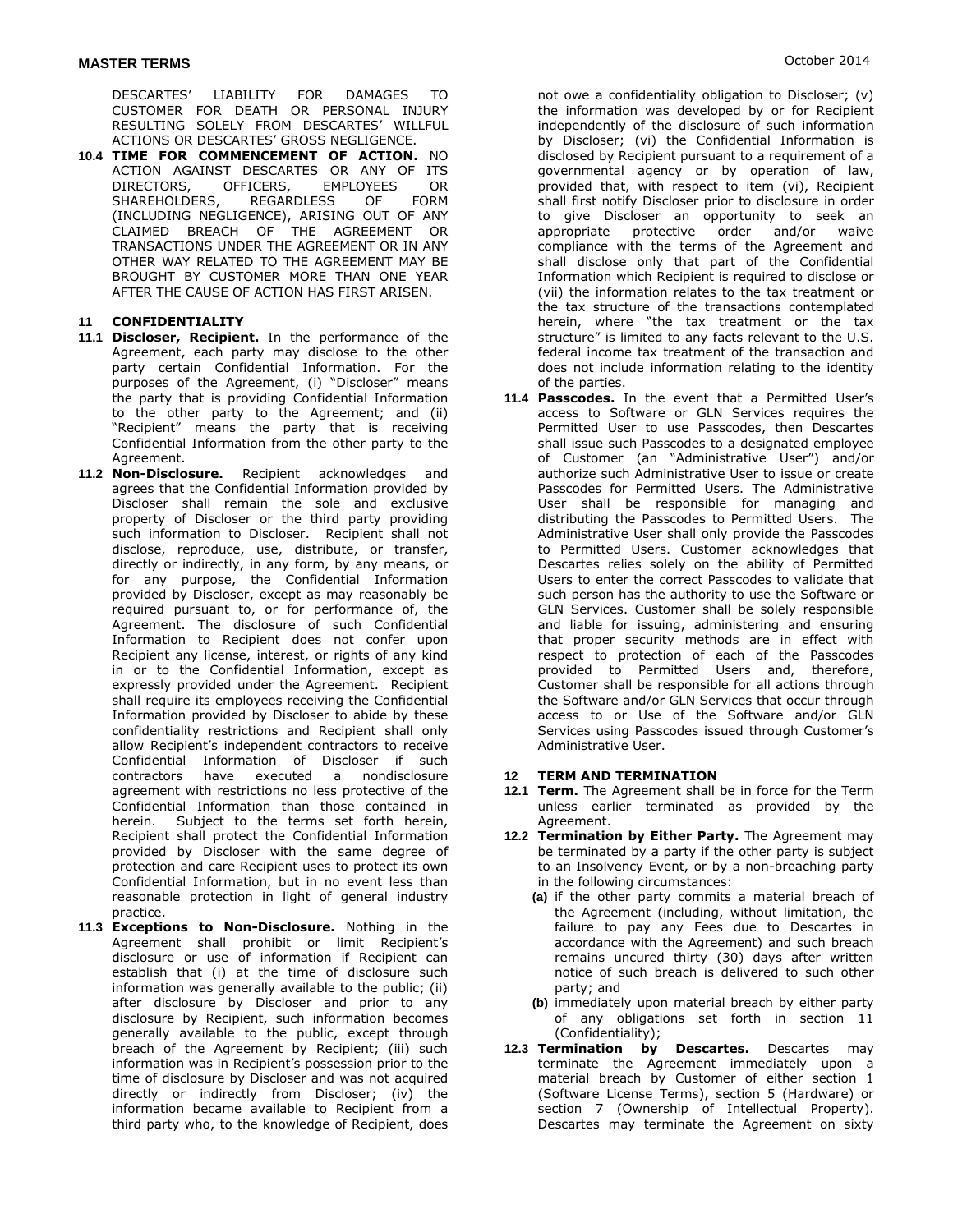(60) days notice in the event that Descartes discontinues the GLN Services provided thereunder for all customers to whom Descartes provides such GLN Service.

- **12.4 Consequences of Termination.** Upon and after expiration or termination of the Agreement, all licenses to Software granted by Descartes under the Agreement and Customer's right to receive Services pursuant to the Agreement shall immediately terminate and Customer shall immediately cease the Use of the Software and GLN Services. If title in Hardware has not passed to Customer, Customer's right to possession of such Hardware shall immediately terminate. Customer shall immediately return to Descartes or, if Descartes so requests in writing, destroy all Descartes property provided to Customer, including, but not limited to, all copies of the Software. Within thirty (30) days after the date of any termination or expiration of the Agreement, Customer shall provide Descartes with a signed written statement by an officer of Customer certifying that Customer has returned to Descartes and/or destroyed all such items in accordance with Descartes' instructions.
- **12.5 Survival.** Notwithstanding the foregoing and any expiration or termination of the Agreement, in addition to any provisions in the Agreement which are expressly stated to survive termination, the following provisions of the Master Terms shall survive such expiration or termination: sections 6, 7, 8, 9, 10, 11, 12.5, 13, 14 and 15.

#### **13 MISCELLANEOUS**

- **13.1 Audit.** Customer shall, upon reasonable advance written notice and during normal business hours, provide access and allow Descartes to inspect Customer's books, records and computer systems and Hardware in order to confirm Customer's compliance with the Agreement.
- **13.2 Successors and Assigns.** The Agreement shall be binding upon and inure to the benefit of the parties to the Agreement, and their respective successors and permitted assigns.
- **13.3 Entire Agreement.** The Agreement constitutes the entire agreement between the parties regarding its subject matter and supersedes all prior proposals, agreements and understandings between the parties, whether oral or written, with respect to the subject matter. Unless made in writing and executed by duly authorized representatives of all parties to the Agreement, no amendments or modifications to the Agreement shall be binding. The terms of any purchase order or other document submitted by Customer to Descartes from time to time shall be of no force or effect to the extent that they are inconsistent with the terms of the Agreement.
- **13.4 Appendices.** Any appendices, attachments and schedules referred to in the Master Terms and the Agreement and attached hereto or thereto are incorporated herein or into the Agreement by reference to the same extent as if set forth in full in the Agreement. In the event of any inconsistency between any appendix, attachment or schedule and the main body of the Agreement, the terms and conditions of the main body of the Agreement shall prevail unless otherwise expressly provided to the contrary in such appendix, attachment or schedule or in these Master Terms.
- **13.5 Construction.** Each provision of the Agreement shall be interpreted in such a manner as to be effective and valid under applicable law, but if any provision of the Agreement shall be prohibited or invalid, such provision shall be ineffective only to the extent of such prohibition or invalidity and shall not invalidate the remainder of such provision or the remaining provisions of the Agreement in that or other jurisdictions which provisions shall continue in full force and effect.
- **13.6 Waiver.** Neither party hereto shall, by mere lapse of time without giving notice or taking other action hereunder, be deemed to have waived any breach by the other party of any provision of the Agreement. Failure by either party to enforce any term of the Agreement shall not be deemed a waiver of future enforcement of that or any other term in the Agreement.
- **13.7 Multiple Counterparts.** The Agreement may be executed in several counterparts, all of which taken together shall constitute one single Agreement between the parties.
- **13.8 Execution by Facsimile and Transmissions in PDF & Other Document-Scanning Programs.** Execution and delivery of a facsimile transmission of the Agreement or execution and delivery of this Agreement in a PDF or a similar document-scanning file format shall constitute, for purposes of the Agreement, delivery of an executed original and shall be binding upon the party whose signature appears on the transmitted copy. Any party so executing the Agreement hereby undertakes to originally-execute and deliver to the other party hereto a copy of the Agreement as soon as possible after execution by facsimile and execution and transmission in PDF & other document-scanning programs.
- **13.9 Compliance With Law.** Each party agrees to comply with all applicable laws, regulations, and ordinances relating to its performance under the Agreement.
- **13.10 Notice.** Any notices, demands and other communications pursuant to the Agreement shall be in writing and shall be delivered in person, mailed by first class mail and postage prepaid (registered or certified to the extent available, and via airmail if overseas), couriered overnight, delivered by facsimile transmission or transmitted electronically in a PDF or similar document-scanning file format to the party to receive the notice at the applicable address, set out on in the Agreement or at such other address as may be designated in writing by the receiving party. All such notices shall be effective upon receipt.
- **13.11 Dispute Resolution.** Except for the right of either party to apply to a court of competent jurisdiction for interim or interlocutory relief or other provisional remedy to prevent irreparable harm pending final determination or to pursue a claim for infringement of any intellectual property right, any dispute or controversy between the parties arising out of or relating to the Agreement (each, a "Dispute") shall be resolved by good faith negotiations between the parties which negotiations shall not terminate until the Dispute has been considered by a senior officer of each party.
- **13.12 Third Party Beneficiaries.** Customer acknowledges that the Software may contain software, computer programs and/or proprietary data of the Third Party Licensors. In addition to any other limitations or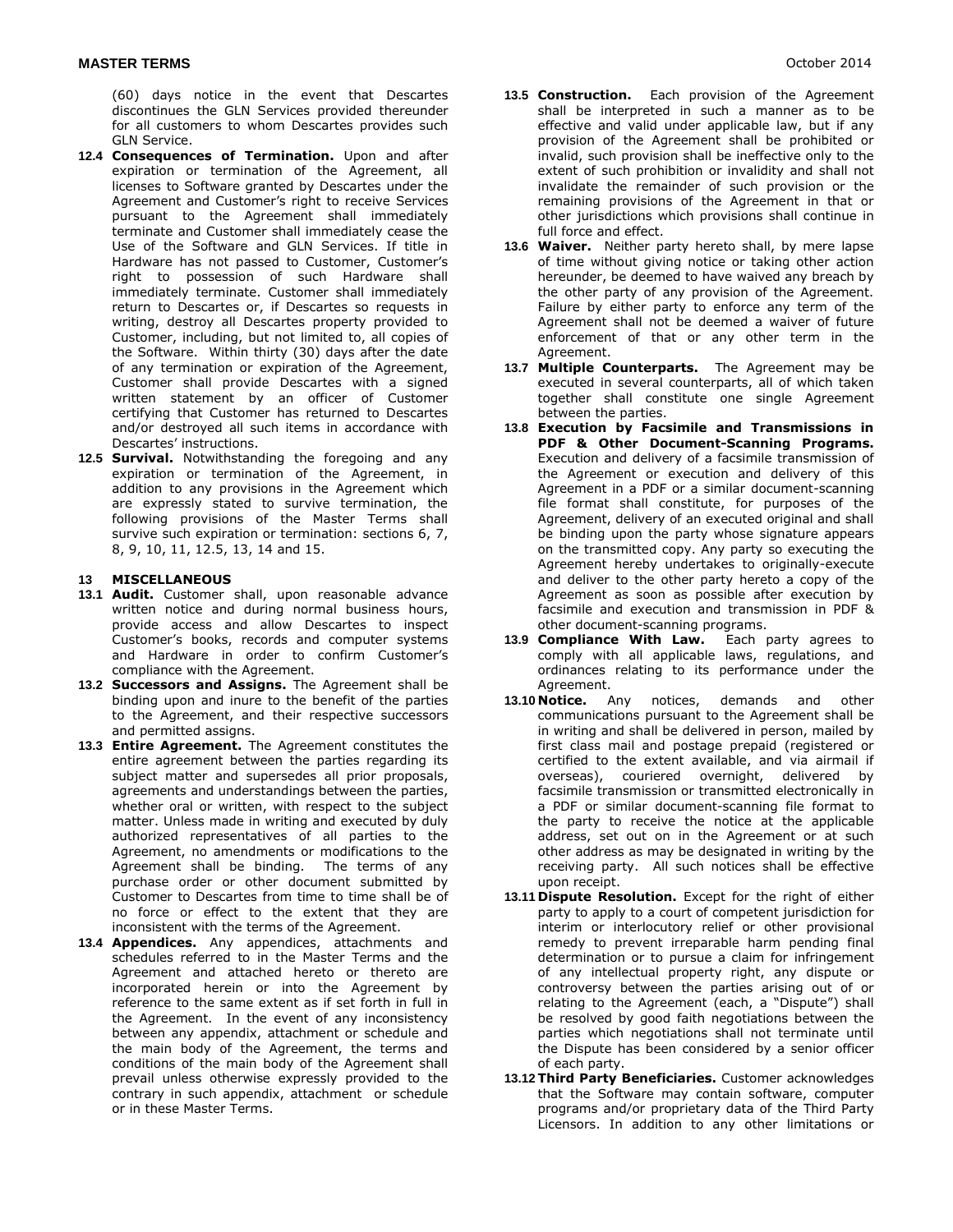restrictions set out in the Agreement, the Third Party Licensors shall not be liable for any damages, whether direct, indirect, incidental or consequential arising from the Use of the Software. Customer agrees that prior to delivery of any of the Third Party Software, Customer shall enter into any further necessary agreements which may be required by a Third Party Licensor and Customer specifically acknowledges that the Third Party Licensors shall be third party beneficiaries of the Agreement. Except for such Third Party Licensors, no provision of the Agreement shall be construed to provide or create any third party beneficiary right or any other right of any kind in a third party.

- **13.13 Export.** Customer agrees to comply with all domestic, foreign and local export laws and regulations applicable to the GLN Services and Software should such export be permitted under the Agreement.
- **13.14 Government Departments.** In the event that Customer is a governmental entity, only those departments or agencies listed in the Agreement shall have the right to use the Software and Documentation. Governmental departments or agencies not listed must have a separate license agreement and pay additional license fees.
- **13.15 Assignment.** Customer may not, without the prior written consent of Descartes, assign or transfer the Agreement or any obligation incurred hereunder, including without limitation by change of effective voting control of Customer, merger, reorganization, consolidation, or sale of all or substantially all of Customer's assets and any attempt to do so in contravention of this section shall be void and of no force and effect.
- **13.16 Acknowledgment.** Customer publications in which the Hardware, Descartes Software or GLN Services are implicitly or explicitly mentioned shall include an acknowledgment that the Hardware, Descartes Software or GLN Services "is a proprietary software product of The Descartes Systems Group Inc. or its Subsidiaries". In addition, Customer agrees to provide Descartes with a copy of the proposed publication not less than 10 days prior to the publication thereof.
- **13.17 Announcements.** Upon signing of the Agreement, Customer consents to being publicly identified by Descartes as a customer of the products and services provided by Descartes pursuant to the Agreement.
- **13.18 Governing Law.** Unless expressly agreed to the contrary in an Agreement, the Agreement shall be governed by and construed under the laws of the jurisdiction of incorporation of the Descartes entity providing services or the license to the Customer, without reference to its conflicts of law principles and the parties hereby submit to the sole and exclusive jurisdiction of the courts of that jurisdiction. If the Agreement is silent or ambiguous, the applicable jurisdiction shall be the province of Ontario, Canada. The parties specifically disclaim the United Nations Convention on Contracts for the International Sale of Goods.
- **13.19 Further Assurances.** The parties hereto shall with reasonable diligence do all such things and provide all such reasonable assurances as may be required to consummate the transactions contemplated in the Agreement, and each party shall provide such further documents or instruments required by any other party as may be reasonably necessary or

desirable to effect the purpose of the Agreement and carry out its provisions.

- **13.20 English Language Provision.** The parties acknowledge having required that the Agreement and all documents, notices and judicial proceedings entered into, given or instituted pursuant thereto, or relating directly or indirectly thereto, be drawn up in English.
- **13.21 Force Majeure.** "Force Majeure" means an act of God, war, natural regulations, communication or utility failures or casualties. A party (the "Claiming Party") will not be in breach of this Agreement or otherwise liable to the other party (the "Non-claiming Party") for any delay in performance or any non-performance of any obligations under this agreement (and the time for performance will be extended accordingly) if and to the extent that the delay or non-performance is owing to Force Majeure. This clause only applies if (i) the Claiming Party could not have avoided the effect of the Force Majeure by taking precautions which, having regard to all matters known to it before the occurrence of the Force Majeure and all relevant factors, it ought reasonably to have taken but did not take; and (ii) to the Claiming Party has used reasonable endeavours to mitigate the effect of the Force Majeure and to carry out its obligations under this Agreement in any other way that is reasonably practicable. The Claiming Party shall promptly notify the Non-claiming Party of the nature and extent of the circumstances giving rise to Force Majeure. If the Force Majeure in question prevails for a continuous period in excess of three (3) months after the date on which the Force Majeure begins, the Non-claiming Party shall be entitled to give notice to the Claiming Party to terminate this agreement. The notice to terminate must specify the termination date, which must be not less than thirty (30) clear days after the date on which the notice to terminate is given. Once a notice to terminate has been validly given, the agreement will terminate on the termination date set out in the notice.
- **13.22 No Agency.** Nothing in the Agreement shall constitute or be deemed to constitute one party as agent of the other, for any purpose whatsoever, and neither party shall have the authority or power to bind the other, or to contract in the name of or create a liability against the other, in any way or for any purpose.
- **13.23 Descartes is a Non-Party.** All transactions concluded through Use of the Software or GLN Services by Customer shall be between the Customer and the other parties to that transaction pursuant to the terms and conditions agreed upon by the Customer and those parties. Descartes shall not be a party to any transaction or contract concluded through Use of the Software or GLN Services.
- **13.24 Right to Assurance.** Descartes reserves the right to review the creditworthiness of Customer through available and reliable verification procedures or sources and Customer hereby consents to Descartes obtaining such information. Descartes reserves the right, in its sole discretion, to require a deposit, letter of credit or similar surety, as a condition to the initial provision of the Services and/or the Software. Furthermore, Descartes may require a deposit, letter of credit or similar surety as a condition of continued provision of Services and/or the Software or decline to accept any requests to provide additional and/or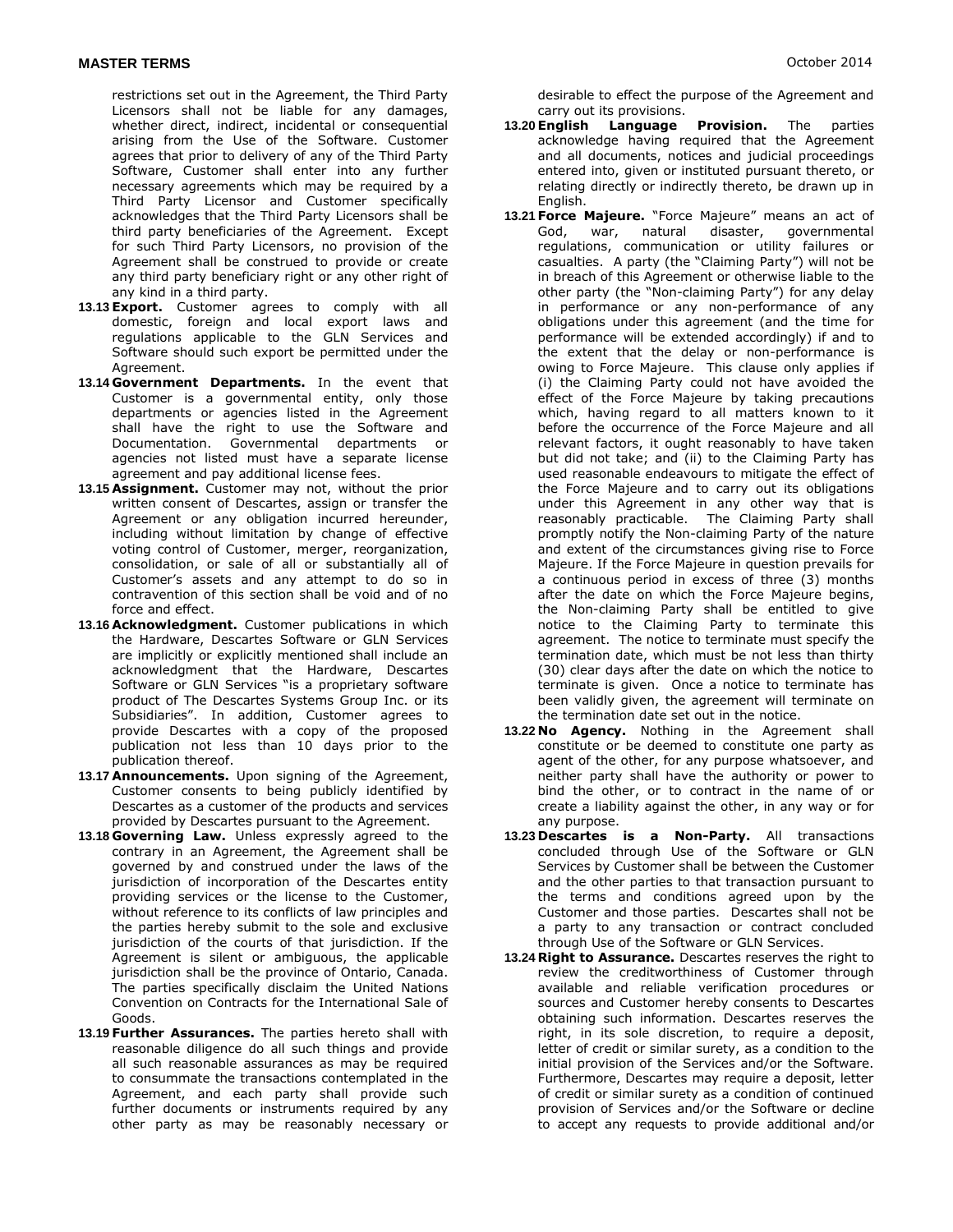new Services and/or the Software if: (a) Customer fails to comply with the payment terms of these Master Terms and/or any Agreement (b) Customer presents an undue risk of non-payment; (c) Customer experiences a material adverse change in its creditworthiness or financial position; (d) Customer is acquired by an entity who is insolvent; or (e) Customer is subject to bankruptcy or has filed for bankruptcy or insolvency proceedings.

#### **14 INDEMNIFICATION PROCEDURE**

- **14.1 Notice of Indemnification.** A party seeking indemnification pursuant to the Agreement (an "Indemnified Party") from or against the assertion of any claim by a third person (a "Third Person Assertion") shall give prompt notice (a "Notice of Claim") to the party from whom indemnification is sought (the "Indemnifying Party"); provided, however, that failure to give prompt notice shall not relieve the Indemnifying Party of any liability hereunder (except to the extent the Indemnifying Party has suffered actual material prejudice by such failure).
- **14.2 Assumption of Defense.** Within twenty (20) business days of receipt of a Notice of Claim from the Indemnified Party, the Indemnifying Party shall have the right exercisable by written notice to the Indemnified Party, to assume the defense of a Third Person Assertion. If the Indemnifying Party assumes such defense, the Indemnifying Party may select counsel, which shall be reasonably acceptable to the Indemnified Party.
- **14.3 Failure to Defend.** If the Indemnifying Party (a) does not, within the time limited, assume the defense of any Third Person Assertion after receipt of a Notice of Claim or (b) having so assumed such defense, unreasonably fails to defend against such Third Person Assertion, then, upon twenty (20) days' written notice to the Indemnifying Party, the Indemnified Party may assume the defense of such Third Person Assertion. In such event, the Indemnified Party shall be entitled as part of its damages to indemnification for the costs of such defense.
- **14.4 Conflicts of Interest.** If the Indemnifying Party has been advised by the written opinion of counsel to the Indemnified Party that the use of the same counsel to represent both the Indemnified Party and the Indemnifying Party would present a conflict of interest, then the Indemnified Party may select its own counsel to represent the Indemnified Party in the defense of the matter and the costs of such defense shall be borne by the Indemnifying Party. The Indemnifying Party shall be entitled to continue to handle its own representation in such matter through its own counsel.
- **14.5 Settlement.** The party controlling the defense of a Third Person Assertion shall have the right to consent to the entry of judgment with respect to, or otherwise settle, such Third Person Assertion with the prior written consent of the other party, which consent shall not be unreasonably withheld.
- **14.6 Participation.** Notwithstanding the assumption of the defense of a Third Person Assertion by either party in accordance with the Agreement, the other party shall agree to cooperate, as necessary, in the defense or prosecution of any Third Party Assertion and shall be entitled to participate, at its own

expense, in the defense or settlement of any Third Person Assertion.

## **15 DEFINITIONS**

- **15.1** "**Affiliate**" of a party shall mean any corporation that (a) is controlled, either directly or indirectly, by a party; (b) is under common voting control, either directly or indirectly, with the party; or (c) that controls the party; as the case may be. For the purposes of this definition "control" means the ability to vote greater than fifty percent (50%) of the
- outstanding voting securities in such corporation.<br>15.2 "Confidential Information" means **1nformation**" means any information disclosed by a party hereunder to another party hereunder relating to an Agreement or a proposed amendment to an Agreement which consists of information (including any copies, extracts, summaries or adaptations of such information), regardless of the form of its disclosure, that, by its nature or by the circumstances in which it is disclosed, ought reasonably be considered to be confidential. For greater certainty, the Descartes Software and Documentation as well as the service levels, specifications, performance restrictions and data configuration requirements of the GLN Services, the results of any tests run on the Descartes Software or GLN Services and any pricing for Descartes' products and/or Services shall be deemed to be Confidential Information of Descartes.
- **15.3** "**Data Providers**" means third party data providers of Customer, including shippers, carriers, suppliers of Customer, customers of Customer, freight forwarders, third party logistics providers and fourth party logistic providers.
- **15.4 "Descartes GLN"** means the physical hardware architecture and communication infrastructure operated by Descartes over which Descartes makes its network-based services generally commercially available, including the operating system, system and network interfaces, internal network, databases, disk storage, central applications, engines, warehouses and internal communications backbone.
- **15.5** "**Descartes Software**" means software in Object Code form that is identified in the Agreement as "Descartes Software", not including Third Party Software.
- **15.6** "**Designated Sites**" means the facility or facilities of Customer at which the Software may be installed that are identified in the Agreement as "Designated Sites" or as are subsequently designated in writing by written agreement of Descartes and Customer.
- **15.7** "**Disaster Recovery Sites**" means the facility or facilities of Customer at which the Software may be installed for temporary Use as part of Customer's documented disaster recovery procedures, that are identified in the Agreement as "Disaster Recovery Sites" or as are subsequently designated in writing by written agreement of Descartes and Customer.
- **15.8** "**Documentation**" means any end-user instructional or supplementary materials related to the Descartes Software and or GLN Services, in human or machine readable form, that are provided by Descartes to Customer with the Descartes Software, but only to the extent that Descartes, in its sole discretion, makes such materials generally available for commercial distribution.
- **15.9** "**Effective Date**" means the date that the Agreement becomes effective, as identified in the Agreement and, in the absence of a specific effective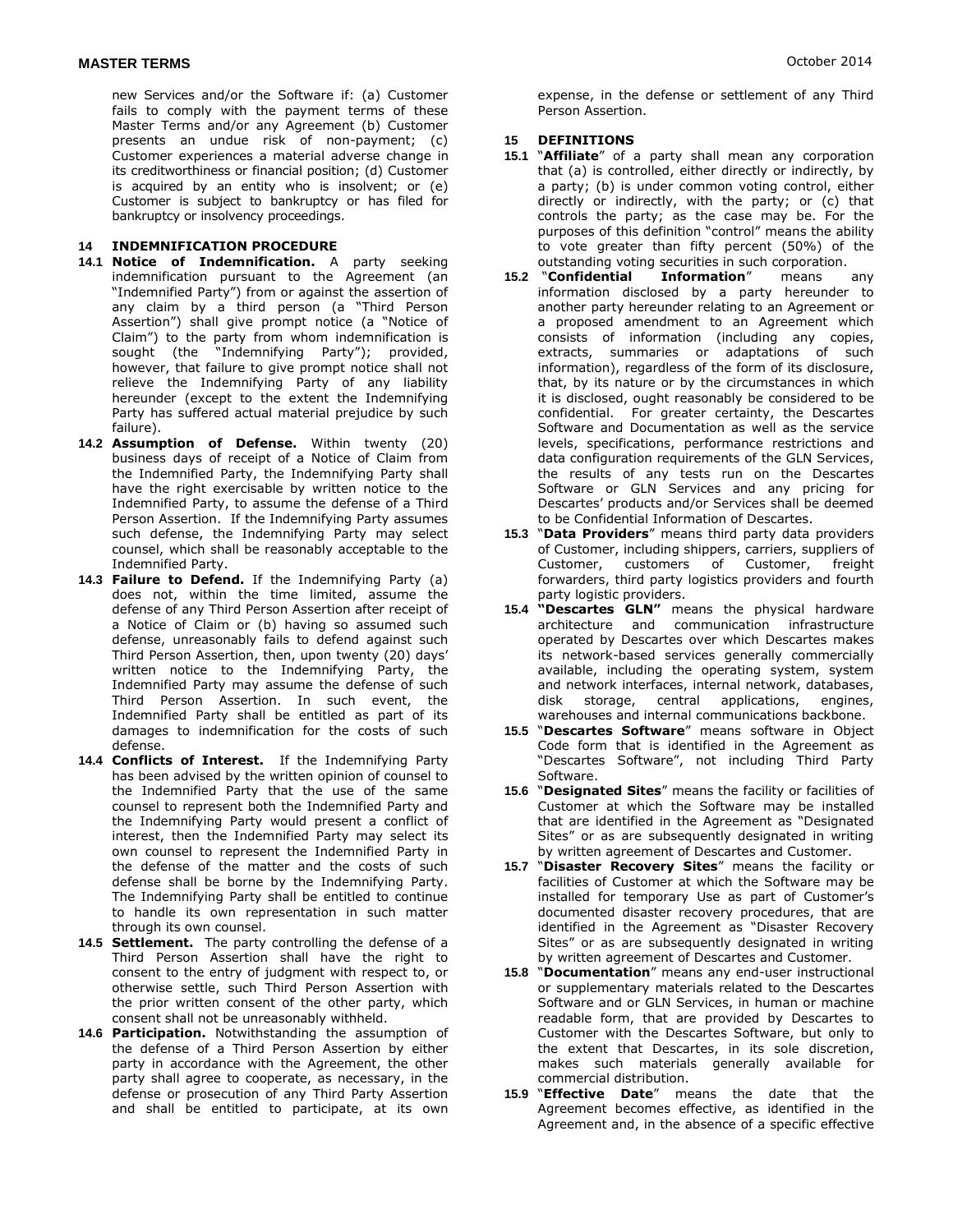date being so set out, the date of signature of the Agreement by Descartes.

- **15.10 "EXW (Incoterms 2010)"** means the international commercial terms as described by the International Chamber of Commerce.
- **15.11** "**Fees**" means the amounts to be paid by Customer to Descartes pursuant to the Agreement.
- **15.12** "**GLN Services**" means those network-based services provided over the Descartes GLN and identified as "GLN Services" in the Agreement.
- **15.13** "**Hardware"** means any hardware purchased by Customer or rented by the Customer, as may be applicable, pursuant to the Agreement that is identified in the Agreement as Hardware.
- **15.14** "**Indemnification Procedure**" means the procedure set out in section 13 of the Master Terms.
- **15.15 "Insolvency Event"** means (i) the Customer transfers the whole or a substantial part of its assets for the benefit of its creditors, is unable to pay its debts as they fall due, has a bankruptcy order made against it or makes an arrangement or composition with its creditors, or otherwise takes the benefit of any statutory provision for the time being in force for the relief of insolvent debtors, convenes a meeting of creditors, enters into liquidation except a solvent voluntary liquidation for the purpose only of reconstruction or amalgamation, has a receiver and/or manager or an administrator or administrative receiver appointed of its undertaking or any part of it, has a resolution passed or a petition presented to any court for its winding up or for the granting of an administration order in respect of it, suffers or allows any execution, whether legal or equitable, to be levied on its property or obtained against it; or (ii) any other analogous step, process or procedure is taken in relation to the Customer in any jurisdiction, or the other Customer becomes subject to the laws relating to insolvency, bankruptcy or liquidation in any jurisdiction.
- **15.16** "**Intellectual Property Rights**" means patent and other patent rights (including patent disclosures and applications and patent divisions, continuations, continuations-in-part, reissues, reexaminations, and extensions thereof), copyrights, and other rights in works of authorship (including registered and unregistered copyrights and unpublished works of authorship), trade secrets, and all other forms of Intellectual Property in existence on the Effective Date.
- **15.17** "**License Fees**" means those Fees identified in the Agreement as payable by Customer in respect of any license granted by Descartes thereunder to Software or for Use of the GLN Services.
- **15.18** "**Maintenance Fees**" means those Fees identified in the Agreement as payable in respect of Customer's enrollment in the SMP for Descartes Software.
- **15.19** "**Object Code**" means computer programs assembled or compiled in magnetic or electronic binary form, which are readable and usable by machines, but not generally readable by humans without reverse-assembly, reverse-compiling, or reverse engineering.
- **15.20** "**Passcodes**" means login identifications and passwords that are required to input by the Customer or a Permitted User to access the Software or GLN Services.
- **15.21** "**Permitted Use**" means Use for internal business in accordance with and subject to the Scope of Use and Documentation. Except as expressly provided the

Agreement, "Permitted Use" does not include redistribution, remarketing, loaning, renting, sublicensing or otherwise making any Software or GLN Services available or accessible to any third party.

- **15.22** "**Permitted User**" means those individuals or classes of individuals identified in an Agreement whom Customer may authorize to Use the Software or GLN Service.
- **15.23** "**Professional Services**" means those services that Descartes has expressly agreed in the Agreement to provide to Customer, which may include consulting services, training services or implementation services and Software Maintenance Services, but which shall not include GLN Services.
- **15.24 "Return Hardware Authorization"** means the requisition form provided by Descartes to Customer upon request.
- **15.25** "**Scope of Use**" means the scope for which the Software or GLN Services can be Used, including restrictions on such Use, as identified in the Agreement.
- **15.26** "**Services**" means Professional Services and/or GLN Services.
- **15.27** "**Software**" means both the Descartes Software and Third Party Software, including applicable Documentation.
- **15.28** "**Software Maintenance Program**" or "**SMP**" means the support and maintenance services, terms and conditions for the Descartes Software, as described in an appendix to the Agreement.
- **15.29** "**Software Maintenance Services**" means the services provided by Descartes pursuant to the Software Maintenance Program.
- **15.30** "**Subscription Fees**" means recurring, periodic Fees payable by Customer for access to the GLN Services, as identified in the Agreement.
- **15.31 "Support Services"** means support services in respect of GLN Services subscribed to pursuant to an Agreement described in the appendix of the Agreement.
- **15.32** "**Term**" shall mean the period of time commencing on the Effective Date for which the Agreement is to be in force, as identified in the Agreement.
- **15.33** "**Third Party Licensor**" means those third parties who have granted to Descartes the right to sublicense certain rights in and to the Third Party Software.
- **15.34** "**Third Party Software**" means the software and data of a party other than Descartes that is provided in Object Code form and that is identified in the Agreement as "Third Party Software".
- **15.35** "**Third Party Software Terms**" means a Third Party Licensor's terms and conditions for Use of Third Party Software or, in the absence of the Third Party Licensor providing such terms and conditions, the terms and conditions attached as Appendix "A" to the Master Terms.
- **15.36** "**Use**" means to load, execute, employ, utilize, store or display. Use is deemed to occur where any such process occurs or at any computer terminal or workstation that initiates or is activated by any such process.